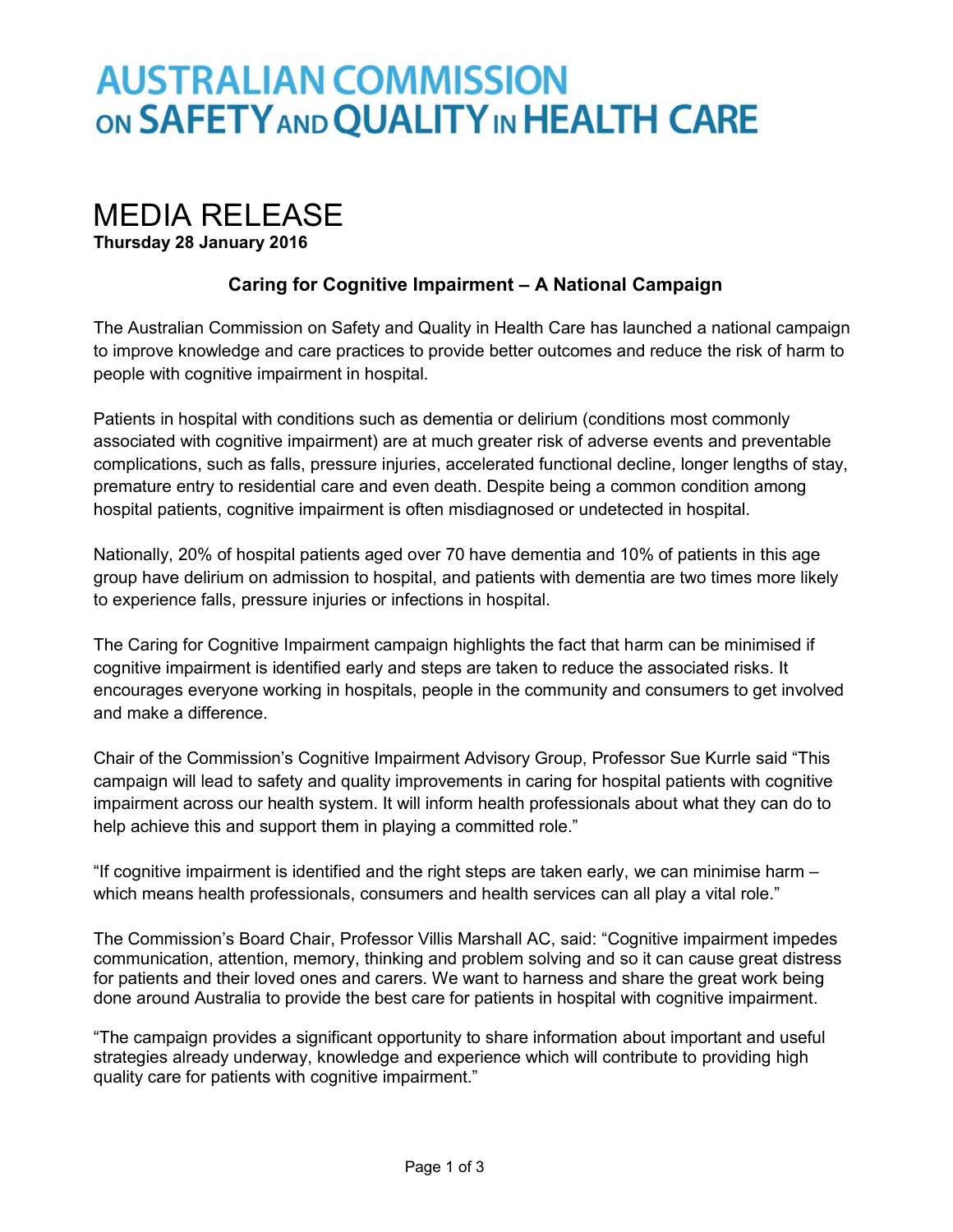Involvement in the campaign will also help health services to prepare for the requirements of Version 2 of the National Safety and Quality Health Service Standards, which includes specific items relating to cognitive impairment in recognition of its importance as a safety and quality issue in Australia; and the Delirium Clinical Care Standard which is being finalised by the Commission.

Visit: [www.cognitivecare.gov.au](http://www.cognitivecare.gov.au/) #BetterWayToCare

#### **Media enquiries**

Sharene Chatfield, Communications Manager, Australian Commission on Safety and Quality in Health Care, (02) 9126 3611 or 0429 211 376 or email [sharene.chatfield@safetyandquality.gov.au](mailto:sharene.chatfield@safetyandquality.gov.au)

Aimee Cornelius, Communications Advisor, Australian Commission on Safety and Quality in Health Care, (02) 9126 3617 or [aimee.cornelius@safetyandquality.gov.au](mailto:aimee.cornelius@safetyandquality.gov.au)

#### **Notes to Editors:**

#### **About the Australian Commission on Safety and Quality in Health Care**

The Australian Commission on Safety and Quality in Health Care (the Commission) is an Australian Government agency that leads and coordinates national improvements in the safety and quality of health care based on the best available evidence. By working in partnership with patients, consumers, clinicians, managers, policy makers and health care organisations, our aim is to achieve a sustainable, safe and high-quality health system. As a result of its work, the Commission has an ongoing program of significant national activity with outcomes that are demonstrating direct patient benefit as well as creating essential underpinnings for ongoing improvement. The Commission aims to use its role as the national body for safety and quality in health care in Australia to ensure that the health system is better informed, supported and organised to deliver safe and high quality care.

#### **About the Caring for Cognitive Impairment Campaign**

The Commission has developed the Caring for Cognitive Impairment campaign to improve the prevention, recognition and treatment of delirium and to provide high-quality care for people with cognitive impairment in hospitals.

Cognitive impairment, such as dementia or delirium, is common in older patients. These patients are at greater risk of adverse outcomes and preventable complications such as falls, pressure injuries and functional decline. Harm can be minimised if cognitive impairment is identified and risks acted on.

The Commission has released [A better way to care](http://www.safetyandquality.gov.au/our-work/cognitive-impairment/better-way-to-care/) resources, developed a delirium clinical care standard and included cognitive impairment in draft version two of the National Safety and Quality Health Service (NSQHS) Standards, recently subject to extensive consultation. The campaign's aims to raise awareness of cognitive impairment as a quality and safety issue, to improve care and to assist hospitals prepare for the revised NSQHS Standards in 2017.

The campaign provides participants with access to a range of resources, strategies and tools for improving care to patients with cognitive impairment and creates opportunities to share success stories and helpful hints.

#### **About cognitive impairment**

#### Delirium

Delirium is the disturbance of consciousness, attention, cognition and perception that develops over a short period of time (usually hours or days) and tends to fluctuate during the course of the day.